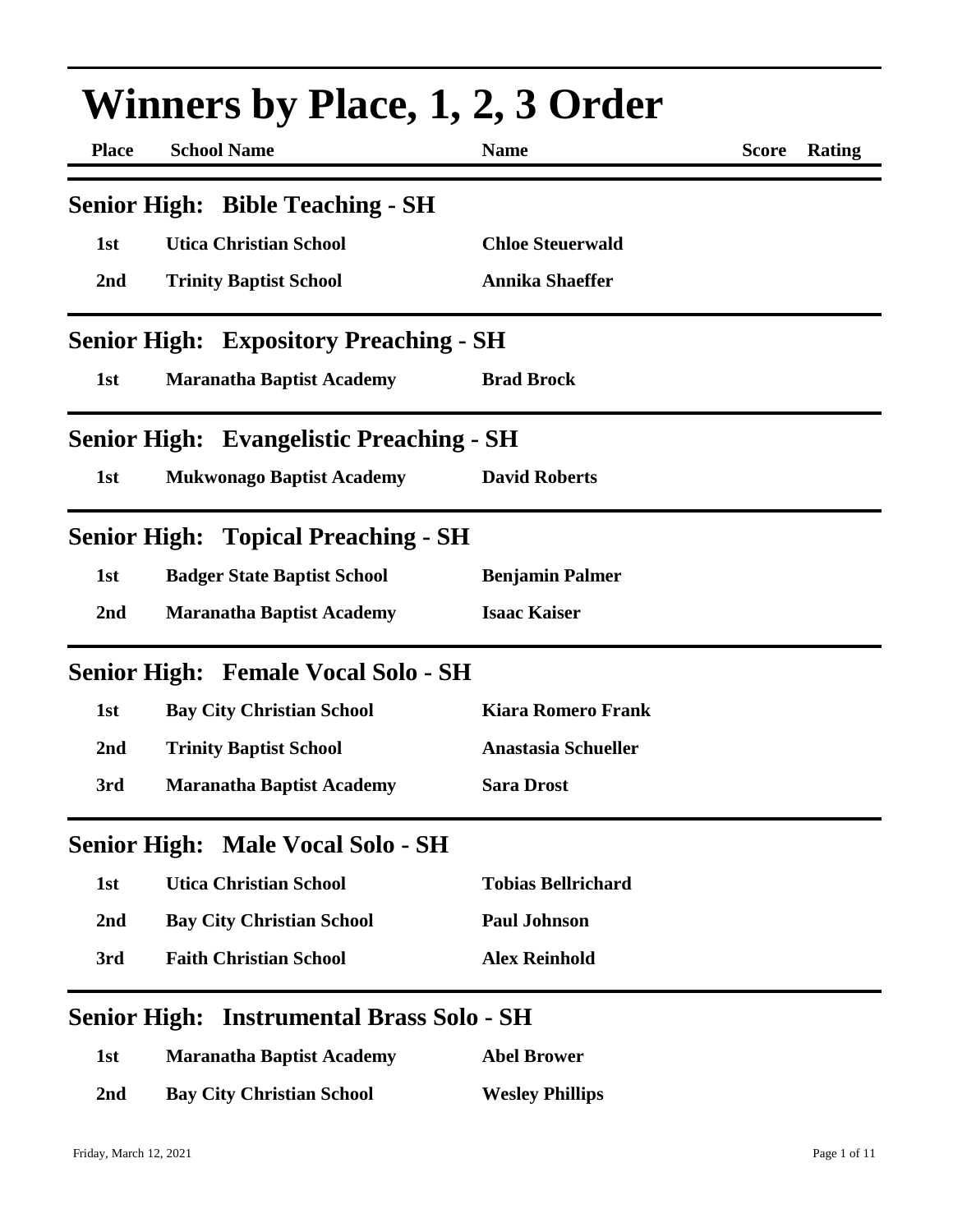|                     | <b>Winners by Place, 1, 2, 3 Order</b>                |                           |                        |
|---------------------|-------------------------------------------------------|---------------------------|------------------------|
| <b>Place</b>        | <b>School Name</b>                                    | <b>Name</b>               | <b>Score</b><br>Rating |
| 3rd                 | <b>Academy of Excellence - Online</b>                 | <b>Rachel Robertson</b>   |                        |
| <b>Senior High:</b> | <b>Instrumental Woodwind Solo - SH</b>                |                           |                        |
| 1st                 | <b>Maranatha Baptist Academy</b>                      | <b>Hunter Weakley</b>     |                        |
| 2nd                 | <b>Maranatha Baptist Academy</b>                      | <b>Kaylea Fillmore</b>    |                        |
| 3rd                 | <b>Academy of Excellence - Online</b>                 | <b>Katja Rasmussen</b>    |                        |
|                     | <b>Senior High: Instrumental String Solo - SH</b>     |                           |                        |
| 1st                 | <b>Maranatha Baptist Academy</b>                      | <b>Abigail Boorujy</b>    |                        |
| 2nd                 | <b>Maranatha Baptist Academy</b>                      | <b>Anna Alsup</b>         |                        |
| 3rd                 | <b>Academy of Excellence - Online</b>                 | Katja Rasmussen           |                        |
|                     | <b>Senior High: Instrumental Percussion Solo - SH</b> |                           |                        |
| 1st                 | <b>Maranatha Baptist Academy</b>                      | <b>Samantha Hernandez</b> |                        |
|                     | <b>Senior High: Sacred Piano Solo - SH</b>            |                           |                        |
| 1st                 | <b>Maranatha Baptist Academy</b>                      | <b>Seth Anderson</b>      |                        |
| 2nd                 | <b>Maranatha Baptist Academy</b>                      | <b>Mary Ann Lazzell</b>   |                        |
| 3rd                 | <b>Mukwonago Baptist Academy</b>                      | <b>Lydia Roberts</b>      |                        |
| <b>Senior High:</b> | <b>Classical Piano Solo - SH</b>                      |                           |                        |
| 1st                 | <b>Maranatha Baptist Academy</b>                      | <b>Megan Prigge</b>       |                        |
| 2nd                 | <b>Mukwonago Baptist Academy</b>                      | <b>David Roberts</b>      |                        |
| 3rd                 | <b>Mukwonago Baptist Academy</b>                      | Joshua Gulcynski          |                        |
|                     | <b>Senior High: Small Vocal Ensemble - SH</b>         |                           |                        |
| 1st                 | <b>Maranatha Baptist Academy</b>                      | Maranatha Men-6           |                        |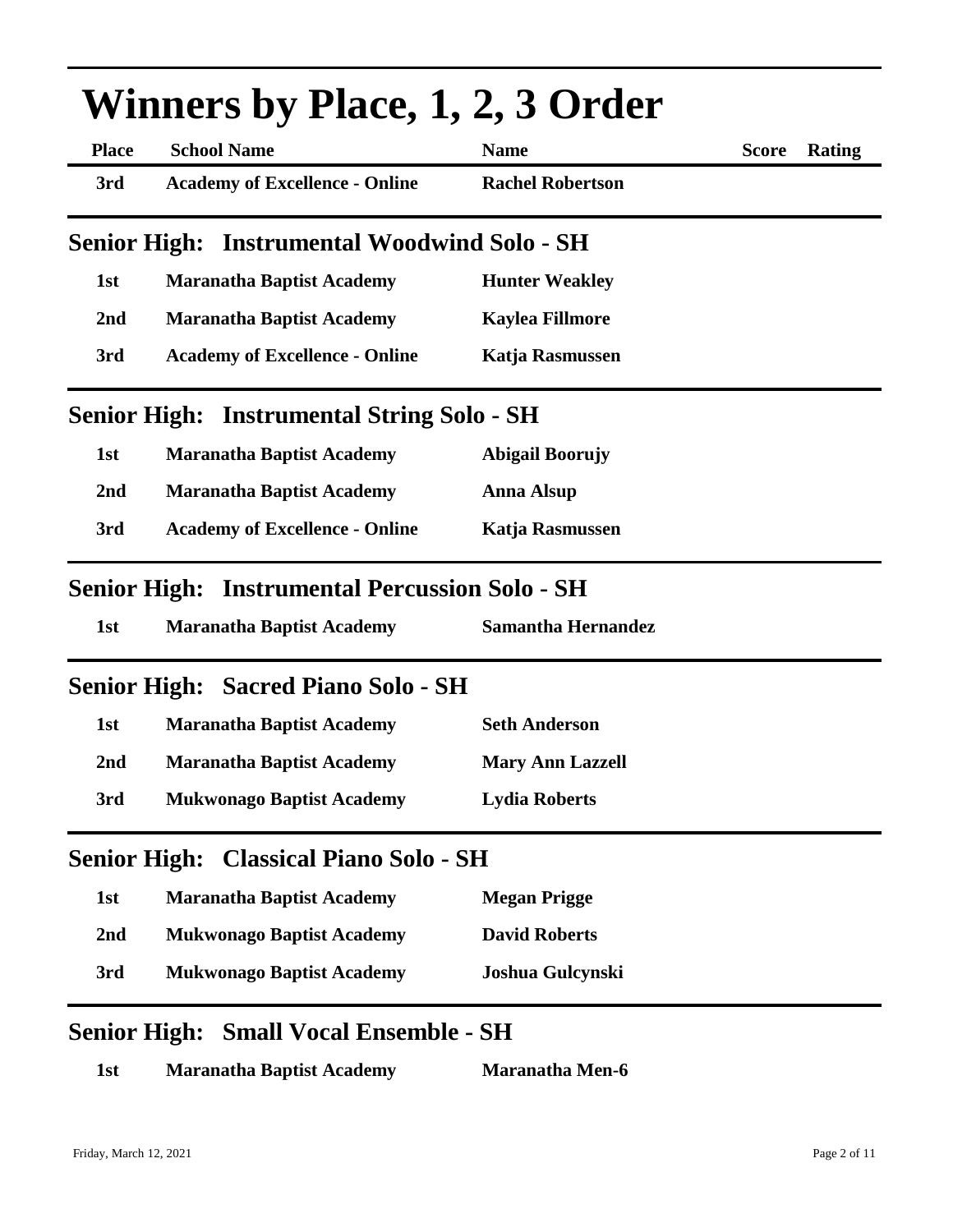|                     | <b>Winners by Place, 1, 2, 3 Order</b>               |                                 |              |        |
|---------------------|------------------------------------------------------|---------------------------------|--------------|--------|
| <b>Place</b>        | <b>School Name</b>                                   | <b>Name</b>                     | <b>Score</b> | Rating |
| 2 <sub>nd</sub>     | <b>Calvary Baptist School</b>                        | <b>Calvary Ladies Duet</b>      |              |        |
| 3rd                 | <b>Bay City Christian School</b>                     | <b>Bay City SH Girls</b>        |              |        |
|                     | <b>Senior High: Large Vocal Ensemble - SH</b>        |                                 |              |        |
| 1st                 | <b>Maranatha Baptist Academy</b>                     | <b>Maranatha Ladies -11</b>     |              |        |
| 2nd                 | <b>Calvary Baptist School</b>                        | <b>Calvary Ladies</b>           |              |        |
| 3rd                 | <b>Faith Christian School</b>                        | <b>FCS</b> girls                |              |        |
|                     | <b>Senior High: Choral Group - SH</b>                |                                 |              |        |
| 1st                 | <b>Maranatha Baptist Academy</b>                     | <b>Maranatha Choral Group</b>   |              |        |
| 2nd                 | <b>Bay City Christian School</b>                     | <b>Bay City SH Choir</b>        |              |        |
|                     | <b>Senior High: Small Instrumental Ensemble - SH</b> |                                 |              |        |
| 1st                 | <b>Maranatha Baptist Academy</b>                     | <b>Maranatha Woodwinds</b>      |              |        |
| 2nd                 | <b>Bay City Christian School</b>                     | <b>Wilson/Backhaus</b>          |              |        |
|                     | <b>Senior High: Large Instrumental Ensemble - SH</b> |                                 |              |        |
| 1st                 | <b>Maranatha Baptist Academy</b>                     | <b>Maranatha Large Ensemble</b> |              |        |
| <b>Senior High:</b> | <b>Orchestra/Band - SH</b>                           |                                 |              |        |
| 1st                 | <b>Maranatha Baptist Academy</b>                     | <b>Maranatha Band</b>           |              |        |
| <b>Senior High:</b> | <b>Handbell/chime Ensemble - SH</b>                  |                                 |              |        |
| 1st                 | <b>Maranatha Baptist Academy</b>                     | <b>Maranatha Chimes 2</b>       |              |        |
| 2nd                 | <b>Maranatha Baptist Academy</b>                     | <b>Maranatha Chimes 1</b>       |              |        |
| 3rd                 | <b>Calvary Baptist School</b>                        | <b>Calvary Chime Ensemble</b>   |              |        |

### **Senior High: Handbell/Handchime Choir - SH**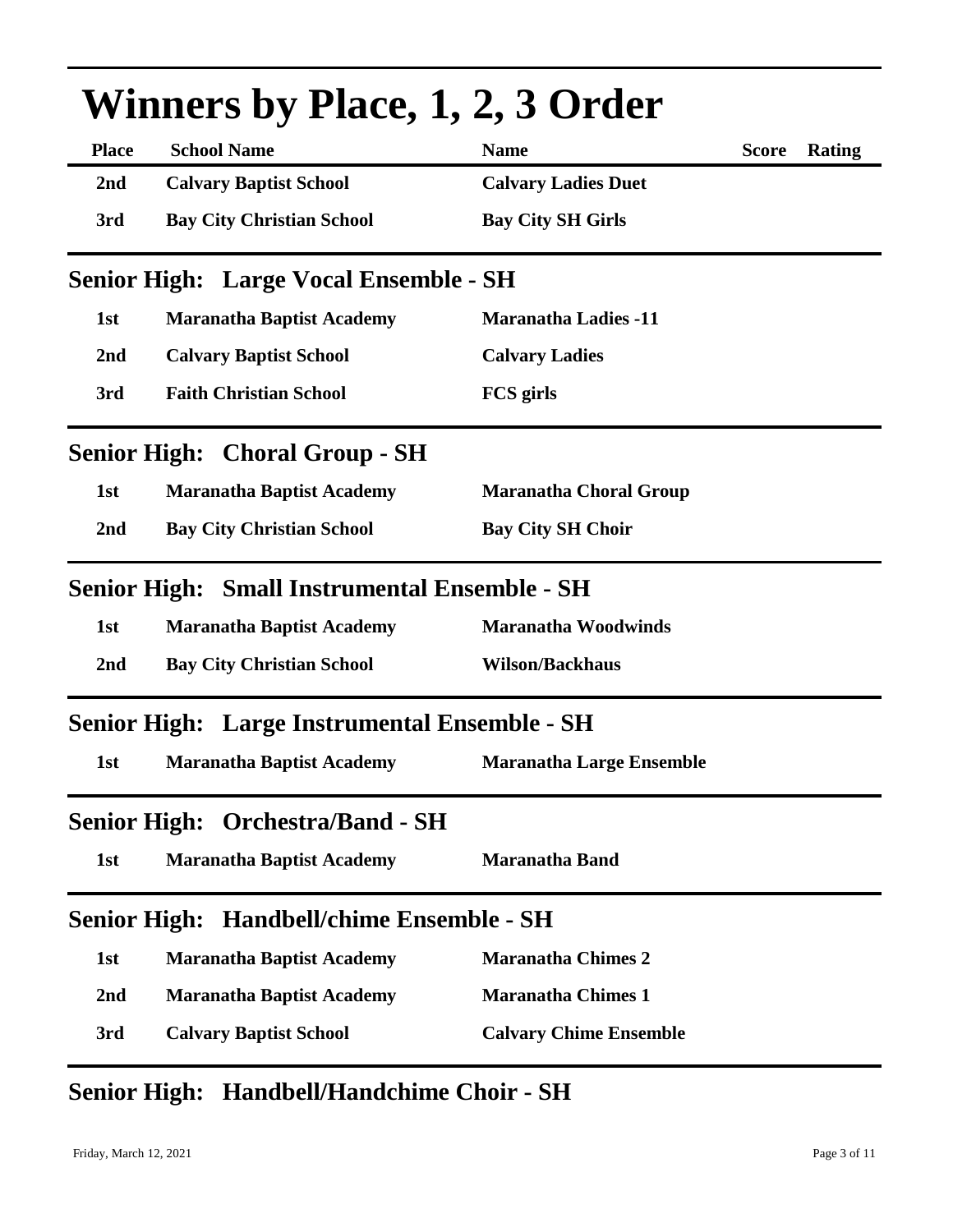|              | <b>Winners by Place, 1, 2, 3 Order</b>                 |                               |              |        |
|--------------|--------------------------------------------------------|-------------------------------|--------------|--------|
| <b>Place</b> | <b>School Name</b>                                     | <b>Name</b>                   | <b>Score</b> | Rating |
| 1st          | <b>Maranatha Baptist Academy</b>                       | <b>Maranatha Chimes Choir</b> |              |        |
| 2nd          | <b>Waukesha Christian Academy</b>                      | <b>WCA Chimes</b>             |              |        |
| 3rd          | <b>Faith Christian School</b>                          | <b>FCS Chimes Choir</b>       |              |        |
|              | <b>Senior High: Sacred Piano Duet - SH</b>             |                               |              |        |
| 1st          | <b>Maranatha Baptist Academy</b>                       | MacDonald/Boorujy             |              |        |
| 2nd          | <b>Maranatha Baptist Academy</b>                       | <b>Bergum/Caucutt</b>         |              |        |
| 3rd          | <b>Mukwonago Baptist Academy</b>                       | Roberts/Gulczynski            |              |        |
|              | <b>Senior High: Classical Piano Duet - SH</b>          |                               |              |        |
| 1st          | <b>Maranatha Baptist Academy</b>                       | <b>Prigge/Lazzell</b>         |              |        |
| 2nd          | <b>Maranatha Baptist Academy</b>                       | <b>MacDonald/Boorujy</b>      |              |        |
| 3rd          | <b>Utica Christian School</b>                          | <b>Fink/Steuerwald</b>        |              |        |
|              | <b>Senior High: Youth Choir - SH</b>                   |                               |              |        |
| 1st          | <b>Maranatha Baptist Academy</b>                       | <b>Maranatha Choir</b>        |              |        |
| 2nd          | <b>Faith Christian School</b>                          | <b>FCS Choir</b>              |              |        |
|              | <b>Senior High: Dramatic Interpretation - SH</b>       |                               |              |        |
| 1st          | <b>Maranatha Baptist Academy</b>                       | <b>Lyvia Miller</b>           |              |        |
| 2nd          | <b>Bay City Christian School</b>                       | <b>Lauren Schmidt</b>         |              |        |
| 3rd          | <b>Mukwonago Baptist Academy</b>                       | <b>Lydia Roberts</b>          |              |        |
|              | <b>Senior High: Oral Interpretation of Poetry - SH</b> |                               |              |        |
| 1st          | <b>Maranatha Baptist Academy</b>                       | <b>Hunter Weakley</b>         |              |        |

# **2nd Bay City Christian School Rayney Wilson 3rd Maranatha Baptist Academy Bethany Madsen**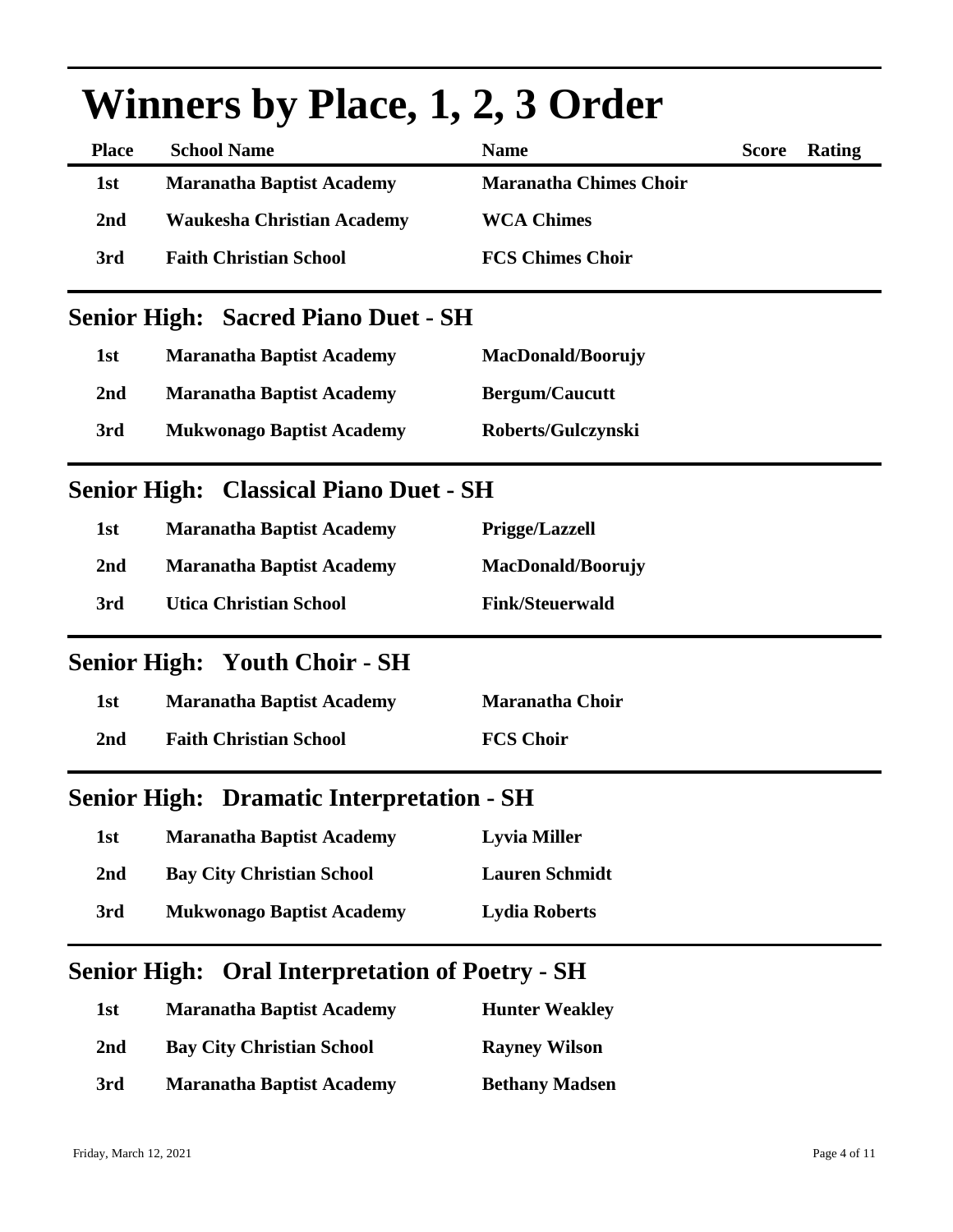| <b>Winners by Place, 1, 2, 3 Order</b> |                                                      |                             |                        |
|----------------------------------------|------------------------------------------------------|-----------------------------|------------------------|
| <b>Place</b>                           | <b>School Name</b>                                   | <b>Name</b>                 | <b>Score</b><br>Rating |
|                                        | <b>Senior High: Religious Reading - SH</b>           |                             |                        |
| 1st                                    | <b>Faith Christian School</b>                        | <b>Evelyn Monahan</b>       |                        |
|                                        | <b>Senior High: Declamation - SH</b>                 |                             |                        |
| 1st                                    | <b>Maranatha Baptist Academy</b>                     | <b>Andrew Uplinger</b>      |                        |
| 2nd                                    | <b>Maranatha Baptist Academy</b>                     | <b>Emma Alsup</b>           |                        |
|                                        | <b>Senior High: Humorous Interpretation - SH</b>     |                             |                        |
| 1st                                    | <b>Maranatha Baptist Academy</b>                     | <b>Eric Davis</b>           |                        |
| 2 <sub>nd</sub>                        | <b>Bay City Christian School</b>                     | <b>Kiana Johnson</b>        |                        |
| 3rd                                    | <b>Faith Christian School</b>                        | <b>Ashley Burns</b>         |                        |
|                                        | <b>Senior High: Original Persuasive Oratory - SH</b> |                             |                        |
| 1st                                    | <b>Maranatha Baptist Academy</b>                     | <b>Joshua Donovan</b>       |                        |
| 2nd                                    | <b>Trinity Baptist School</b>                        | <b>Micah Struska</b>        |                        |
|                                        | <b>Senior High: Oral Interp of Scripture - SH</b>    |                             |                        |
| 1st                                    | <b>Trinity Baptist School</b>                        | <b>Levi Shaeffer</b>        |                        |
| 2nd                                    | <b>Trinity Baptist School</b>                        | <b>Zachary Veldman</b>      |                        |
|                                        | <b>Senior High: Acting - SH</b>                      |                             |                        |
| 1st                                    | <b>Maranatha Baptist Academy</b>                     | <b>Maranatha Acting</b>     |                        |
| 2nd                                    | <b>Badger State Baptist School</b>                   | <b>Webb/Palmer</b>          |                        |
| <b>Senior High:</b>                    | <b>Readers' Theatre - SH</b>                         |                             |                        |
| 1st                                    | <b>Maranatha Baptist Academy</b>                     | <b>Maranatha RT</b>         |                        |
| 2nd                                    | <b>Faith Christian School</b>                        | <b>FCS Readers' Theatre</b> |                        |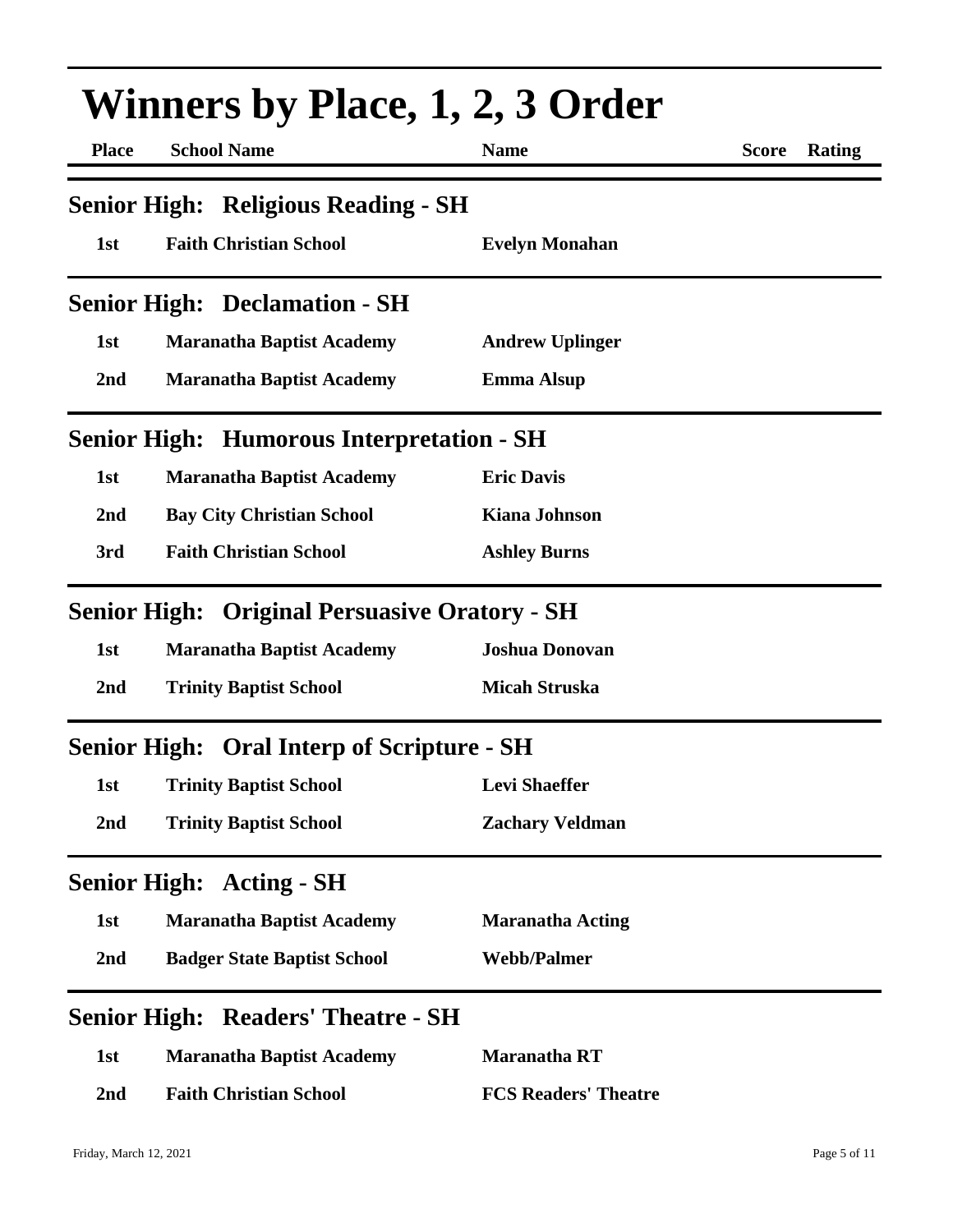| Winners by Place, 1, 2, 3 Order |                                                |                            |              |               |
|---------------------------------|------------------------------------------------|----------------------------|--------------|---------------|
| <b>Place</b>                    | <b>School Name</b>                             | <b>Name</b>                | <b>Score</b> | <b>Rating</b> |
|                                 | <b>Senior High: Calligraphy - SH</b>           |                            |              |               |
| 1st                             | <b>Faith Christian School</b>                  | <b>Olivia Gruis</b>        |              |               |
| 2nd                             | <b>Faith Christian School</b>                  | <b>Evelyn Monahan</b>      |              |               |
| 3rd                             | <b>Trinity Baptist School</b>                  | <b>Anastasia Schueller</b> |              |               |
|                                 | <b>Senior High: Monochromatic Drawing - SH</b> |                            |              |               |
| 1st                             | <b>Maranatha Baptist Academy</b>               | <b>Sarah Davidson</b>      |              |               |
| 2 <sub>nd</sub>                 | <b>Maranatha Baptist Academy</b>               | <b>Keeley Sullivan</b>     |              |               |
| 3rd                             | <b>Utica Christian School</b>                  | <b>Kaitlyn Borchardt</b>   |              |               |
|                                 | <b>Senior High: Polychromatic Drawing - SH</b> |                            |              |               |
| 1st                             | <b>Badger State Baptist School</b>             | <b>Grace Steitz</b>        |              |               |
| 2nd                             | <b>Bay City Christian School</b>               | <b>Megan Baumann</b>       |              |               |
| 3rd                             | <b>Academy of Excellence Windlake</b>          | <b>Amelia Sheets</b>       |              |               |
|                                 | <b>Senior High: Watercolor - SH</b>            |                            |              |               |
| 1st                             | <b>Maranatha Baptist Academy</b>               | <b>Miriam Madsen</b>       |              |               |
| 2 <sub>nd</sub>                 | <b>Maranatha Baptist Academy</b>               | <b>Anna Huffstutler</b>    |              |               |
| 3rd                             | <b>Academy of Excellence Windlake</b>          | <b>Lay Paw</b>             |              |               |
|                                 | <b>Senior High: Oil Painting - SH</b>          |                            |              |               |
| 1st                             | <b>Faith Christian School</b>                  | <b>Erik Williams</b>       |              |               |
| 2nd                             | <b>Academy of Excellence Windlake</b>          | <b>Alice Arcanjo</b>       |              |               |
|                                 | <b>Senior High: Acrylic Painting - SH</b>      |                            |              |               |
| 1st                             | <b>Academy of Excellence - Online</b>          | <b>Abigail Knutson</b>     |              |               |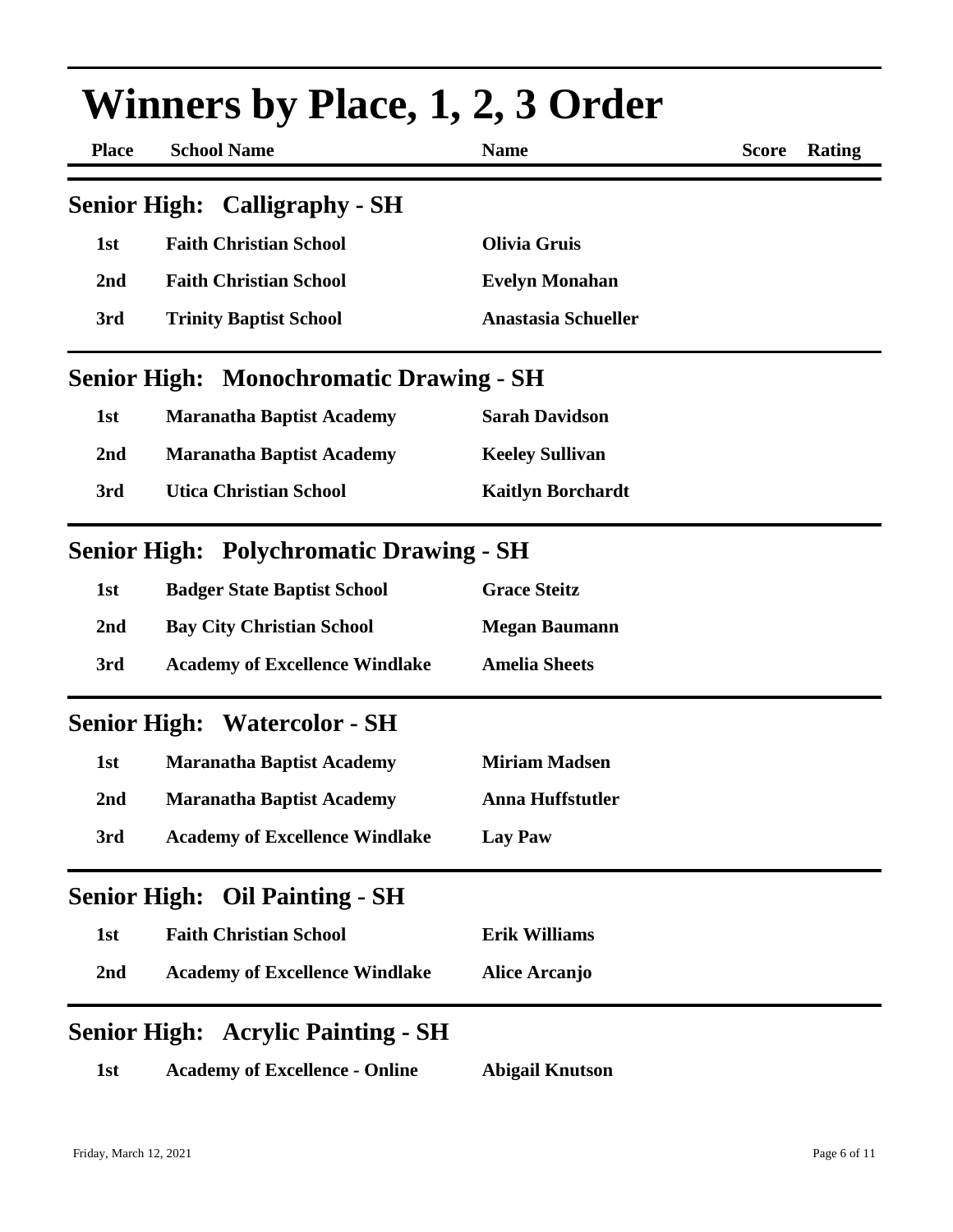| <b>Place</b>        | <b>School Name</b>                       | <b>Name</b>              | <b>Score</b> | Rating |
|---------------------|------------------------------------------|--------------------------|--------------|--------|
| 2nd                 | <b>Trinity Baptist School</b>            | <b>Hannah Struska</b>    |              |        |
| 3rd                 | <b>Maranatha Baptist Academy</b>         | <b>Kaylea Fillmore</b>   |              |        |
|                     | <b>Senior High: Garment Construction</b> |                          |              |        |
| 1st                 | <b>Academy of Excellence Windlake</b>    | <b>Nadeshka Gonzalez</b> |              |        |
|                     | <b>Senior High: Textiles - SH</b>        |                          |              |        |
| 1st                 | <b>Maranatha Baptist Academy</b>         | <b>Sarah Davidson</b>    |              |        |
| 2nd                 | <b>Faith Christian School</b>            | <b>Maddy Tachick</b>     |              |        |
| 3rd                 | <b>Faith Christian School</b>            | <b>Kara Wilcox</b>       |              |        |
|                     | <b>Senior High: Crafts - SH</b>          |                          |              |        |
| 1st                 | <b>Faith Christian School</b>            | <b>Ethan Wilcox</b>      |              |        |
|                     | Senior High: Digital Media - SH          |                          |              |        |
| 1st                 | <b>Faith Christian School</b>            | <b>Morgan Gusick</b>     |              |        |
| 2nd                 | <b>Maranatha Baptist Academy</b>         | <b>Cameron Hatch</b>     |              |        |
| 3rd                 | <b>Badger State Baptist School</b>       | <b>Caitlin Francis</b>   |              |        |
| <b>Senior High:</b> | <b>Woodworking - SH</b>                  |                          |              |        |
| 1st                 | <b>Faith Christian School</b>            | <b>Kailey Bonner</b>     |              |        |
| 2nd                 | <b>Faith Christian School</b>            | <b>Alex Reinhold</b>     |              |        |
|                     | <b>Trinity Baptist School</b>            | <b>Levi Shaeffer</b>     |              |        |

### **1st Utica Christian School Craig Fink**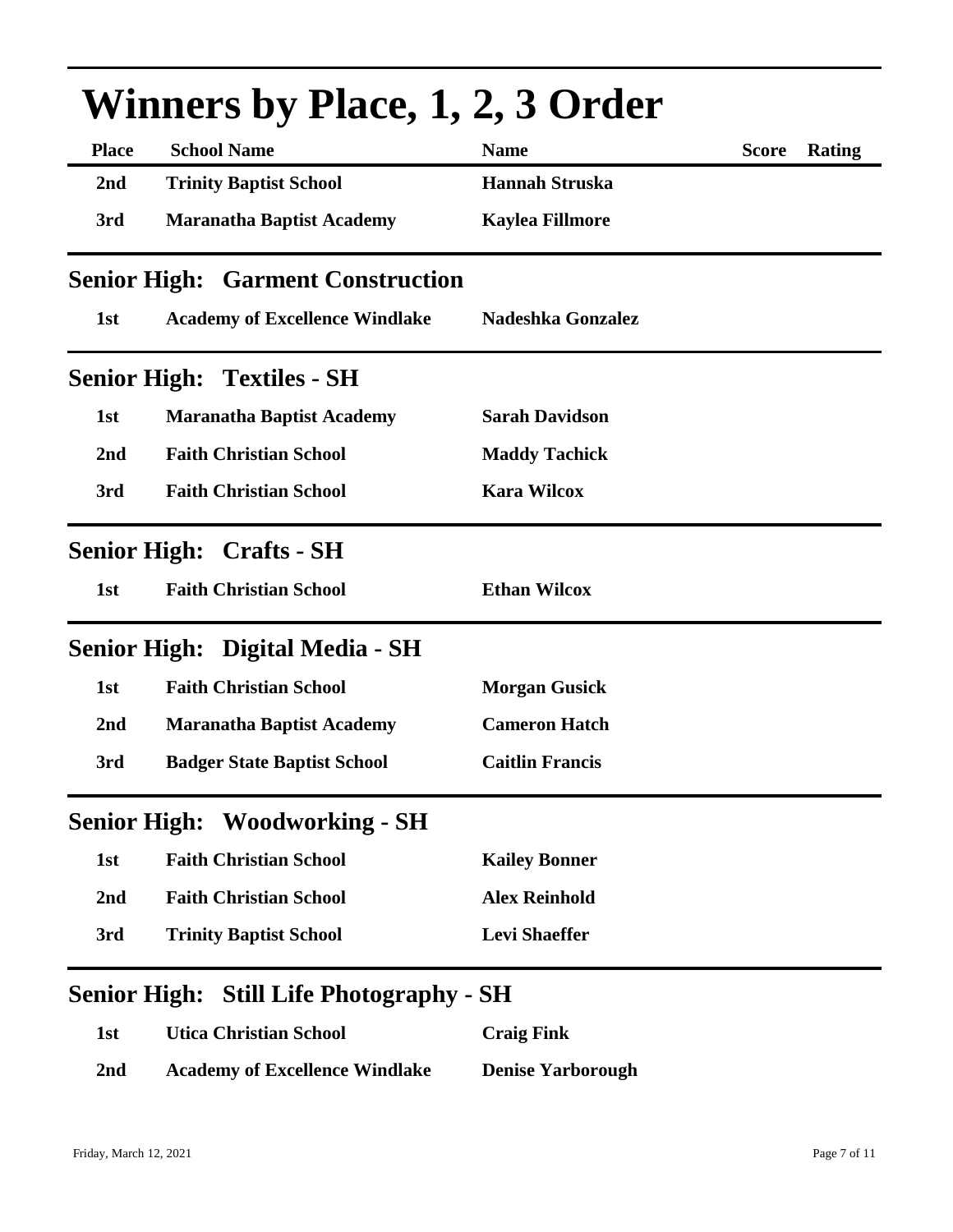|                     | <b>Winners by Place, 1, 2, 3 Order</b>                 |                        |                        |
|---------------------|--------------------------------------------------------|------------------------|------------------------|
| <b>Place</b>        | <b>School Name</b>                                     | <b>Name</b>            | <b>Score</b><br>Rating |
| 3rd                 | <b>Mukwonago Baptist Academy</b>                       | Joshua Gulczynski      |                        |
|                     | <b>Senior High: Landscapes/Arch Photo - SH</b>         |                        |                        |
| 1st                 | <b>Maranatha Baptist Academy</b>                       | <b>Keeley Sullivan</b> |                        |
| 2nd                 | <b>Faith Christian School</b>                          | <b>Olivia Gruis</b>    |                        |
| 3rd                 | <b>Faith Christian School</b>                          | <b>Evelyn Monahan</b>  |                        |
|                     | <b>Senior High: People/Animal Photography - SH</b>     |                        |                        |
| 1st                 | <b>Faith Christian School</b>                          | <b>Danny Williams</b>  |                        |
| 2 <sub>nd</sub>     | <b>Faith Christian School</b>                          | <b>Holly Eckstrom</b>  |                        |
| 3rd                 | <b>Maranatha Baptist Academy</b>                       | <b>Noah Chowanec</b>   |                        |
|                     | Senior High: Old Testament Bible Knowledge - SH        |                        |                        |
| 1st                 | <b>Mukwonago Baptist Academy</b>                       | <b>Lydia Roberts</b>   |                        |
| 2nd                 | <b>Maranatha Baptist Academy</b>                       | <b>Andrew Uplinger</b> |                        |
| 3rd                 | <b>Mukwonago Baptist Academy</b>                       | <b>Logan Henning</b>   |                        |
|                     | <b>Senior High: New Testament Bible Knowledge - SH</b> |                        |                        |
| 1st                 | <b>Mukwonago Baptist Academy</b>                       | <b>David Roberts</b>   |                        |
| 2nd                 | <b>Calvary Baptist School</b>                          | <b>Olivia Wilger</b>   |                        |
| 3rd                 | <b>Maranatha Baptist Academy</b>                       | <b>Michael Price</b>   |                        |
| <b>Senior High:</b> | <b>English - SH</b>                                    |                        |                        |
| 1st                 | <b>Waukesha Christian Academy</b>                      | <b>Anna Motley</b>     |                        |
| 2 <sub>nd</sub>     | <b>Maranatha Baptist Academy</b>                       | <b>Megan Prigge</b>    |                        |
| 3rd                 | <b>Mukwonago Baptist Academy</b>                       | <b>Lydia Roberts</b>   |                        |
|                     |                                                        |                        |                        |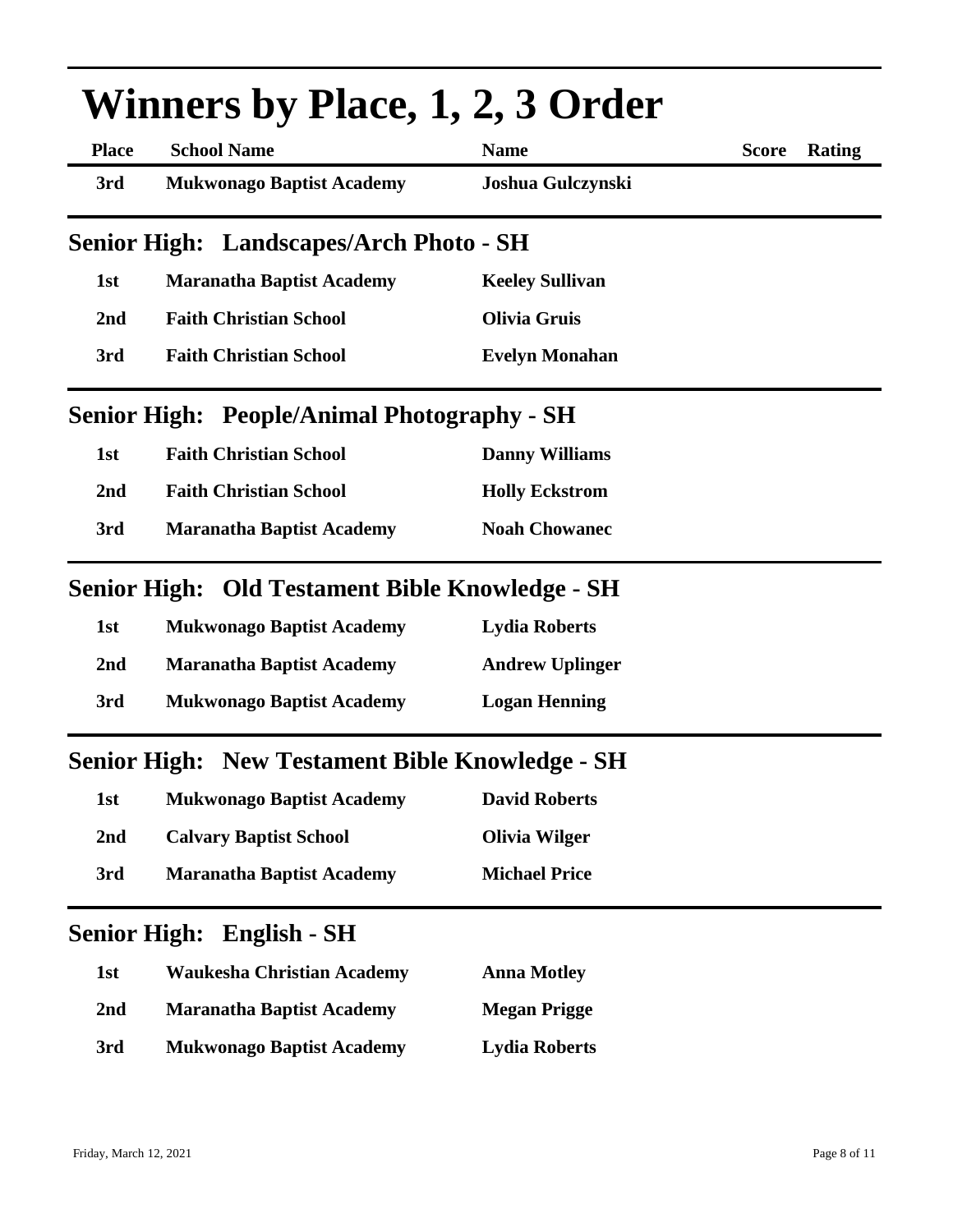| <b>Winners by Place, 1, 2, 3 Order</b> |                                               |                        |              |        |
|----------------------------------------|-----------------------------------------------|------------------------|--------------|--------|
| <b>Place</b>                           | <b>School Name</b>                            | <b>Name</b>            | <b>Score</b> | Rating |
|                                        | <b>Senior High: Algebra/Geometry - SH</b>     |                        |              |        |
| 1st                                    | <b>Maranatha Baptist Academy</b>              | <b>Joshua Donovan</b>  |              |        |
| 2nd                                    | <b>Bay City Christian School</b>              | <b>Sydney Hawkins</b>  |              |        |
| 3rd                                    | <b>Bay City Christian School</b>              | <b>Samuel Hangen</b>   |              |        |
|                                        | <b>Senior High: Advanced Mathematics - SH</b> |                        |              |        |
| 1st                                    | <b>Faith Christian School</b>                 | <b>Nolan Gruis</b>     |              |        |
| 2nd                                    | <b>Maranatha Baptist Academy</b>              | <b>Brad Brock</b>      |              |        |
| 3rd                                    | <b>Trinity Baptist School</b>                 | <b>Zachary Veldman</b> |              |        |
|                                        | <b>Senior High: Biology - SH</b>              |                        |              |        |
| 1st                                    | <b>Maranatha Baptist Academy</b>              | <b>Joshua Donovan</b>  |              |        |
| 2 <sub>nd</sub>                        | <b>Waukesha Christian Academy</b>             | <b>Reese Borton</b>    |              |        |
| 3rd                                    | <b>Maranatha Baptist Academy</b>              | <b>Kate Brock</b>      |              |        |
|                                        | <b>Senior High: Chemistry - SH</b>            |                        |              |        |
| 1st                                    | <b>Maranatha Baptist Academy</b>              | <b>Ben Price</b>       |              |        |
| 2nd                                    | <b>Bay City Christian School</b>              | <b>Lauren Schmidt</b>  |              |        |
| 3rd                                    | <b>Maranatha Baptist Academy</b>              | <b>Garrett Heth</b>    |              |        |
| <b>Senior High:</b>                    | <b>Physics - SH</b>                           |                        |              |        |
| 1st                                    | <b>Maranatha Baptist Academy</b>              | <b>Trey Miller</b>     |              |        |
| 2nd                                    | <b>Bay City Christian School</b>              | <b>Carter Wilde</b>    |              |        |
| 3rd                                    | <b>Bay City Christian School</b>              | <b>Donovan Hager</b>   |              |        |

# **Senior High: World History/Geography - SH**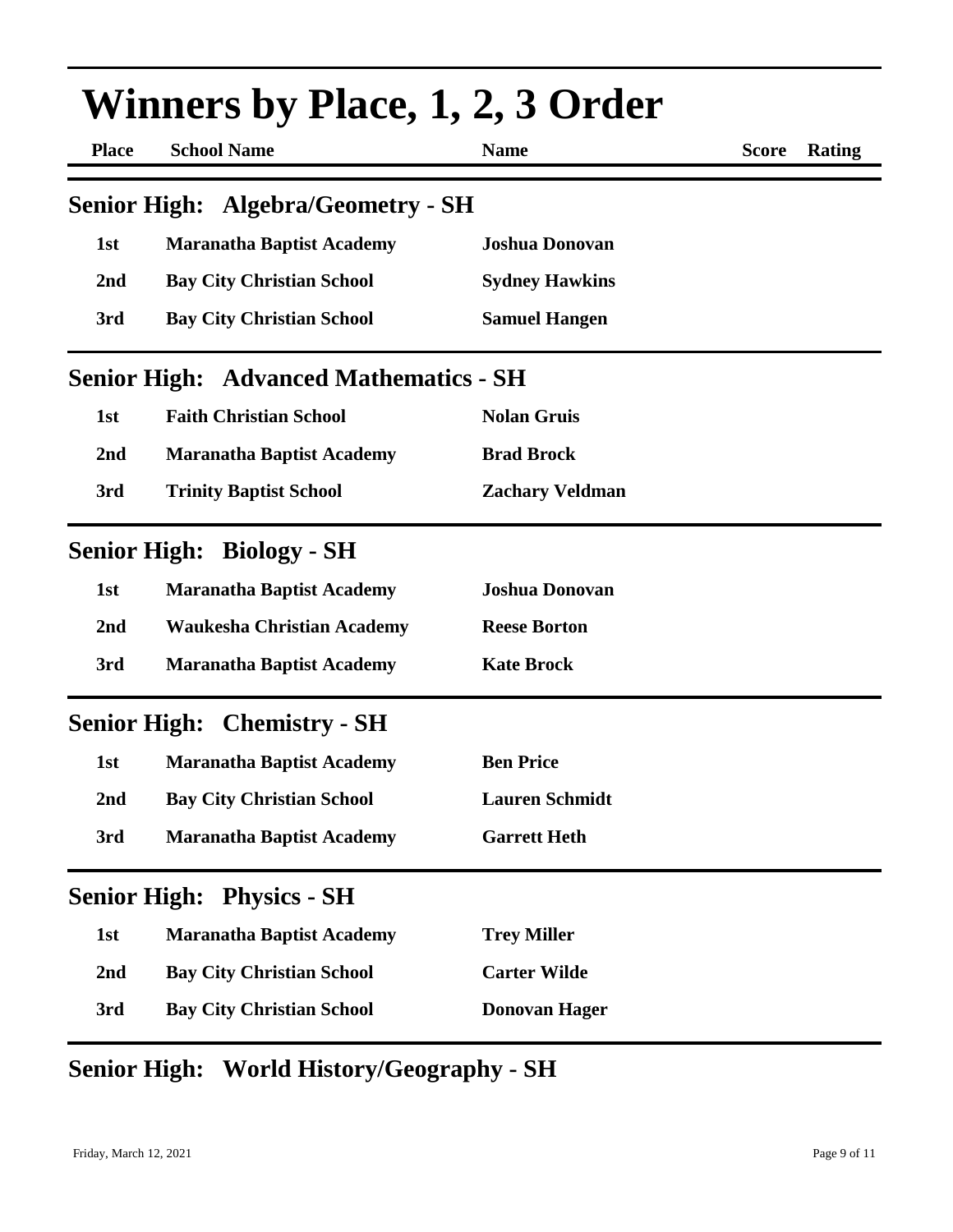| <b>Winners by Place, 1, 2, 3 Order</b> |                                                      |                               |              |        |
|----------------------------------------|------------------------------------------------------|-------------------------------|--------------|--------|
| <b>Place</b>                           | <b>School Name</b>                                   | <b>Name</b>                   | <b>Score</b> | Rating |
| 1st                                    | <b>Maranatha Baptist Academy</b>                     | <b>Natalie Zwolanek</b>       |              |        |
| 2nd                                    | <b>Mukwonago Baptist Academy</b>                     | <b>David Roberts</b>          |              |        |
| 3rd                                    | <b>Trinity Baptist School</b>                        | <b>Micah Struska</b>          |              |        |
|                                        | <b>Senior High: US History/Geography - SH</b>        |                               |              |        |
| 1st                                    | <b>Mukwonago Baptist Academy</b>                     | joshua Gulczynski             |              |        |
| 2nd                                    | <b>Maranatha Baptist Academy</b>                     | <b>Natalie Franklin</b>       |              |        |
| 3rd                                    | <b>Mukwonago Baptist Academy</b>                     | <b>Logan Henning</b>          |              |        |
|                                        | <b>Senior High: Home Economics - SH</b>              |                               |              |        |
| 1st                                    | <b>Faith Christian School</b>                        | <b>Olivia Gruis</b>           |              |        |
| 2nd                                    | <b>Maranatha Baptist Academy</b>                     | <b>Bethany Madsen</b>         |              |        |
| 3rd                                    | <b>Maranatha Baptist Academy</b>                     | <b>Grant Brock</b>            |              |        |
|                                        | <b>Senior High: Political Science/Economics - SH</b> |                               |              |        |
| 1st                                    | <b>Waukesha Christian Academy</b>                    | <b>Reese Borton</b>           |              |        |
| 2nd                                    | <b>Maranatha Baptist Academy</b>                     | <b>Miriam Madsen</b>          |              |        |
| 3rd                                    | <b>Faith Christian School</b>                        | <b>Nolan Gruis</b>            |              |        |
|                                        | <b>Senior High: Music Theory - SH</b>                |                               |              |        |
| 1st                                    | <b>Maranatha Baptist Academy</b>                     | <b>Abigail Boorujy</b>        |              |        |
| 2nd                                    | <b>Maranatha Baptist Academy</b>                     | <b>Sarah Davidson</b>         |              |        |
| 3rd                                    | <b>Utica Christian School</b>                        | <b>Luke Ovadal</b>            |              |        |
|                                        | <b>Senior High: Spanish - SH</b>                     |                               |              |        |
| 1st                                    | <b>Maranatha Baptist Academy</b>                     | <b>Samantha Hernandez</b>     |              |        |
| 2nd                                    | <b>Bay City Christian School</b>                     | <b>Leonardo Silvan Flores</b> |              |        |
|                                        |                                                      |                               |              |        |